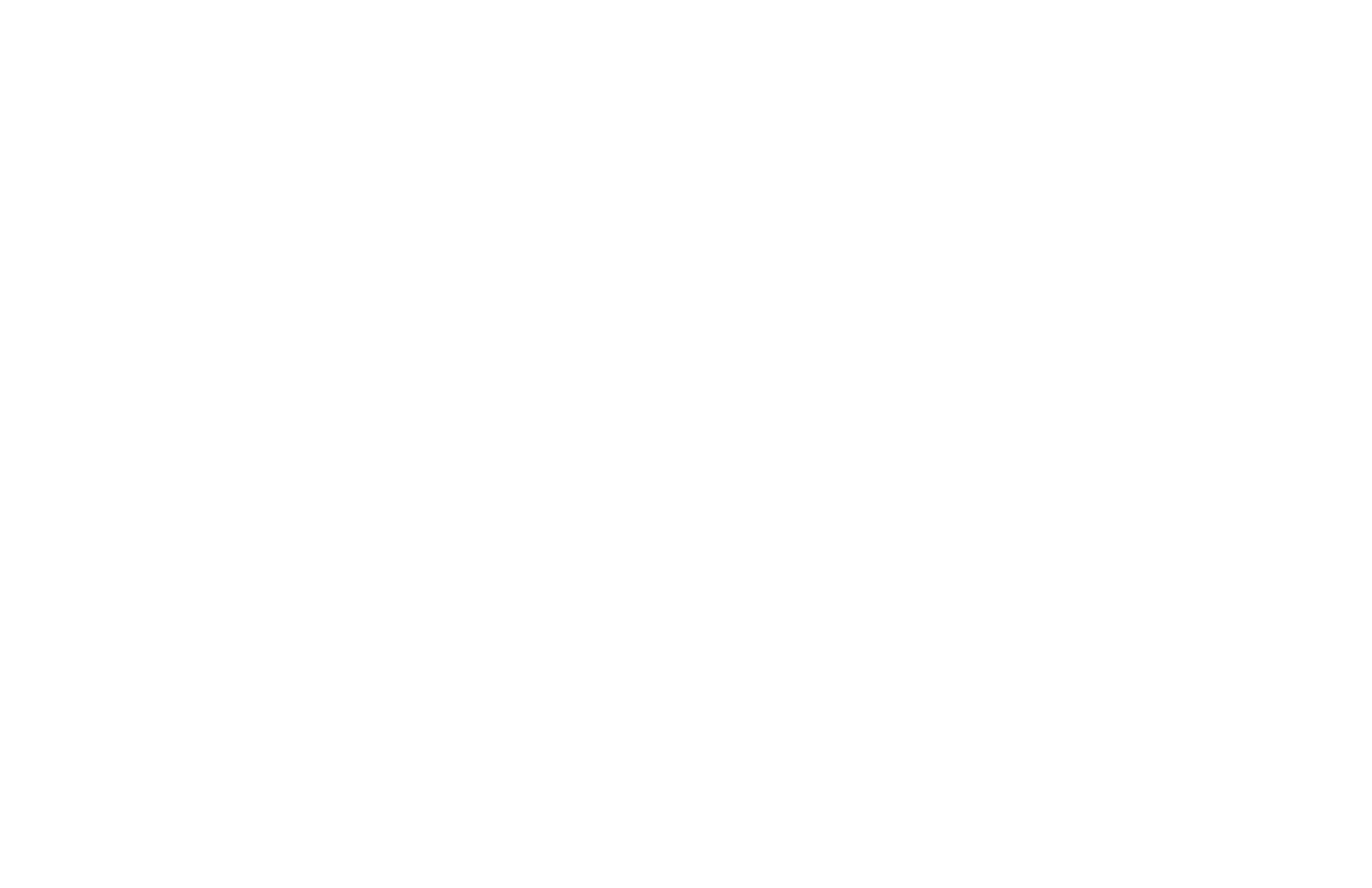## **List of Preparers**

The Maryland Transit Administration (MTA) and the Federal Transit Administration (FTA) have prepared the Purple Line AA/DEIS with the assistance of a team of consultants. The following personnel were instrumental in the preparation of this document.

| <b>Consultant Team</b>      |                                                    |                              |                                                                                             |                                                              |
|-----------------------------|----------------------------------------------------|------------------------------|---------------------------------------------------------------------------------------------|--------------------------------------------------------------|
| Firm / Staff                | <b>Title</b>                                       | <b>Degree</b>                | <b>Professional Certification/Licenses</b>                                                  | <b>AA/DEIS Contribution</b>                                  |
| PB Americas, Inc.           |                                                    |                              |                                                                                             |                                                              |
| <b>Gregory Benz</b>         | <b>Principal Project Manager</b>                   | B.Arch., M.U.P.              | Registered Architect / American Institute of<br><b>Certified Planners</b>                   | <b>Project Manager</b>                                       |
| Chetlur (Balu) Balachandran | Senior Professional Associate, Noise and Acoustics | PhD                          |                                                                                             | Noise and Vibration                                          |
| Jack Boorse                 | <b>Principal Professional Associate</b>            | B.S.                         | Professional Engineer / PLS                                                                 | Traffic                                                      |
| <b>Bill Davidson</b>        | Principal Professional Associate                   | B.S.                         |                                                                                             | <b>Travel Forecasting</b>                                    |
| <b>Chris Dorney</b>         | <b>Assistant Transportation Planner</b>            | B.S., M.S.                   |                                                                                             | <b>Cultural Resources</b>                                    |
| Amy Fanz                    | Archeologist                                       | B.A.                         |                                                                                             | <b>Cultural Resources</b>                                    |
| Dalmain Fenton              | Environmental Engineer, Noise and Acoustics        | B.S.                         |                                                                                             | Noise and Vibration                                          |
| Michael Flood               | <b>Senior Supervising Planner</b>                  | <b>B.A., M.U.E.P</b>         | <b>American Institute of Certified Planners</b>                                             | Planning                                                     |
| Stephanie Foell             | Architectural Historian                            | B.S., M.H.P.                 |                                                                                             | <b>Cultural Resources</b>                                    |
| <b>Robert Harbuck</b>       | Senior Estimator                                   | B.S., Certificate in Finance | Professional Engineer / American Association of<br>Cost Engineers, Certified Cost Engineer: | Costing                                                      |
| <b>Elizabeth Harper</b>     | <b>Engineering Manager</b>                         | B.A., M.U.S.                 |                                                                                             | <b>Travel Forecasting</b>                                    |
| Alice Lovegrove             | Senior Environmental Engineer                      | B.E., M.S.                   |                                                                                             | Air Quality and Energy                                       |
| Monica Meade                | <b>Transportation Planner</b>                      | B.A., M.C.P.                 | <b>American Institute of Certified Planners</b>                                             | Coordinator for Planning, Environment, Public<br>Involvement |



| <b>Federal Transit Administration</b>          |                                        |  |  |
|------------------------------------------------|----------------------------------------|--|--|
| <b>Name</b>                                    | Role                                   |  |  |
| Gail McFadden-Roberts                          | <b>Community Planner, Region III</b>   |  |  |
| Alex Eckmann                                   | <b>Community Planner</b>               |  |  |
| Nancy A. Green                                 | Regional Counsel, Region III           |  |  |
| Letitia Thompson                               | Administrator, Region III              |  |  |
| <b>Maryland Transit Administration</b><br>Role |                                        |  |  |
| <b>Name</b>                                    |                                        |  |  |
|                                                |                                        |  |  |
| Michael Madden                                 | Project Manager                        |  |  |
| Diane Ratcliff                                 | Director, Office of Planning           |  |  |
| Ernie Baisden                                  | Manager, Project Development           |  |  |
| John Newton                                    | Acting Manager, Environmental Planning |  |  |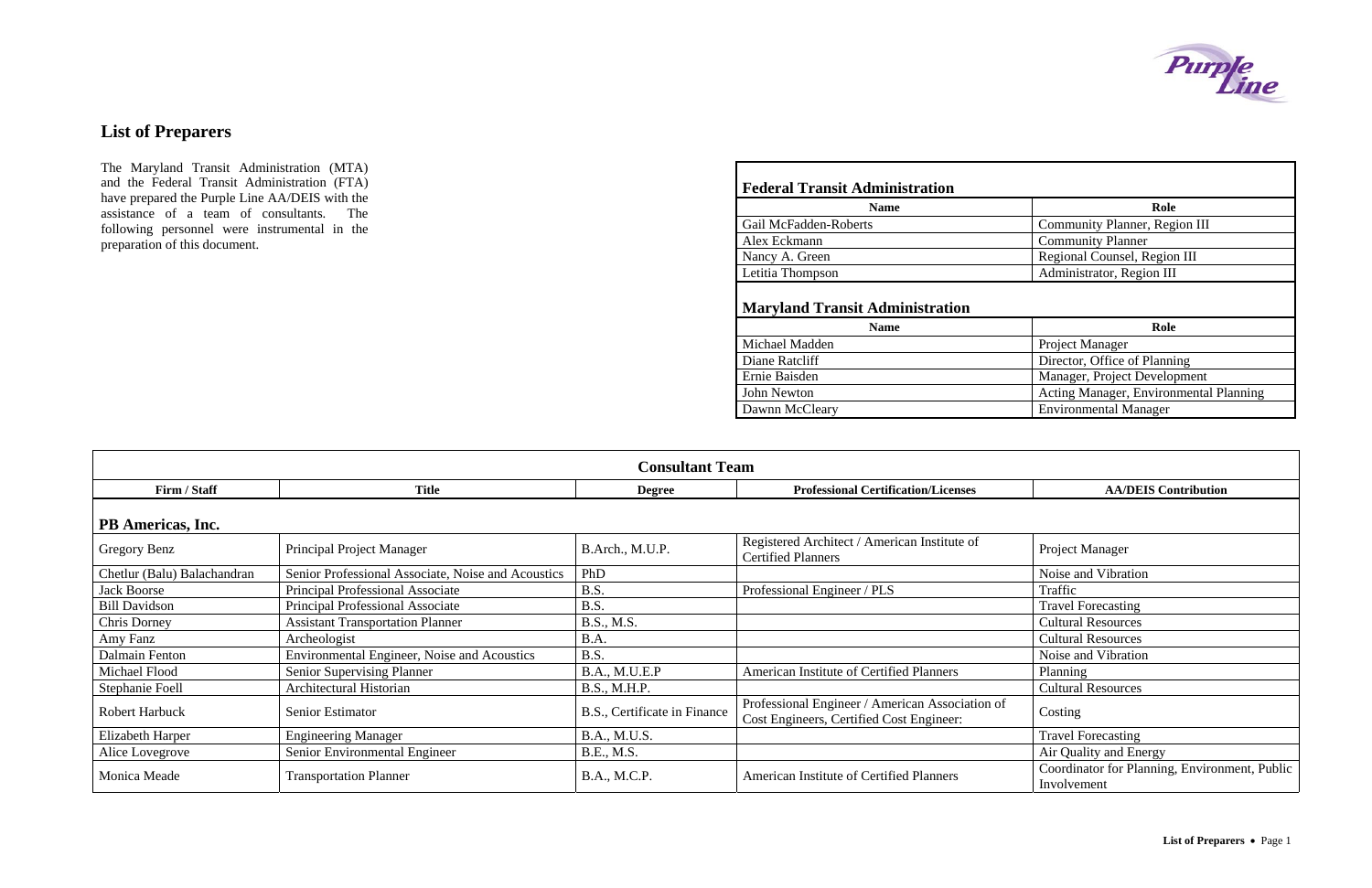

| <b>Consultant Team</b>    |                                                              |                    |                                                                            |                                                        |
|---------------------------|--------------------------------------------------------------|--------------------|----------------------------------------------------------------------------|--------------------------------------------------------|
| Firm / Staff              | <b>Title</b>                                                 | <b>Degree</b>      | <b>Professional Certification/Licenses</b>                                 | <b>AA/DEIS Contribution</b>                            |
| Frank Mikolic             | Senior Archeologist                                          | B.A., M.A.         | Registered Professional Archaeologist                                      | <b>Cultural Resources</b>                              |
| <b>Arthur Morrone</b>     | Senior Environmental Scientist, Noise and<br>Acoustics       | B.S., M.S.         |                                                                            | Noise and Vibration                                    |
| Kyle Nembhard             | Planner                                                      | B.S.               |                                                                            | <b>Transportation Planning</b>                         |
| Dave Ory                  | <b>Lead Planner</b>                                          | PhD                |                                                                            | <b>Travel Forecasting</b>                              |
| <b>Jason Ramsey</b>       | <b>Transportation Planner</b>                                | <b>B.S., M.C.P</b> | Professional Engineer / American Institute of<br><b>Certified Planners</b> | <b>GIS Mapping</b>                                     |
| Joan Randall              | Senior Technical Specialist                                  | B.S., M.L.Arch.    |                                                                            | <b>Cultural Resources</b>                              |
| <b>Allyson Reynolds</b>   | <b>Lead Planner</b>                                          | B.A., M.S.         |                                                                            | Parks and Recreation Areas,<br>Section 4(f) Evaluation |
| Tim Rosenberger           | Senior Technical Specialist                                  | B.A., M.S.         | American Institute of Certified Planners                                   | <b>Transportation Planning</b>                         |
| <b>Eddie Tadross</b>      | <b>Senior Planner</b>                                        | B.A.               |                                                                            | Air Quality                                            |
| Jeffrey Waclawski         | <b>Graphics Specialist</b>                                   |                    |                                                                            | Graphics                                               |
| Henry Ward                | <b>Cultural Resources Manager</b>                            | M.A.               | Register of Professional Archeologists                                     | <b>Cultural Resources</b>                              |
| Jennifer Weeks            | <b>Senior Transportation Planner</b>                         | B.A., M.P.A.       |                                                                            | <b>Financial Planning</b>                              |
| Dudley Whitney            | <b>Supervising Planner</b>                                   | B.S., M.C.R.P.     | <b>American Institute of Certified Planners</b>                            | <b>Transportation Planning</b>                         |
| Mei Wu                    | Senior Environmental Engineer                                | B.S., M.S.         | Professional Engineer                                                      | Air Quality                                            |
| Jinghua Xu                | Senior Engineer                                              | PhD.               | E.I.T                                                                      | Travel Modeling/Engineering                            |
| Lisa Zeimer               | Senior Professional Associate, Senior Supervising<br>Planner | <b>B.A., M.U.P</b> | American Institute of Certified Planners                                   | <b>Environmental Documents</b>                         |
| <b>RK&amp;K</b>           |                                                              |                    |                                                                            |                                                        |
| Joseph A. Romanowski, Jr. | Deputy PM – Engineering                                      | B.S.               | Professional Engineer                                                      | Engineering,<br><b>Construction Impacts</b>            |
| Joe Chalk                 | <b>Structural Engineer</b>                                   | B.S.               | Professional Engineer                                                      | <b>Structural Engineering</b>                          |
| John Farley               | <b>Structural Engineer</b>                                   | B.S.               | Professional Engineer                                                      | <b>Structural Engineering</b>                          |
| <b>Brian Hepting</b>      | <b>Structural Engineer</b>                                   | B.S.               | Professional Engineer                                                      | <b>Structural Engineering</b>                          |
| Barbara Hoage             | Lead Traffic Engineering                                     | B.S.               | Professional Engineer                                                      | <b>Traffic Engineering</b>                             |
| <b>Steve Kolarz</b>       | Civil/Trackwork Designer                                     | B.S.               | <b>EIT</b>                                                                 | Rail Engineering                                       |
| Jeff Kuttesch             | <b>Traffic Engineer</b>                                      | B.S., M.S.         | Professional Engineer                                                      | <b>Traffic Engineering</b>                             |
| Earl Leach                | <b>Track Work Specialist</b>                                 | B.S.               | Professional Engineer                                                      | Rail Engineering                                       |
| <b>Stuart Montgomery</b>  | <b>Structural Engineer</b>                                   | B.S.               | Professional Engineer                                                      | <b>Structural Engineering</b>                          |
| Jon Schneider             | Civil/Trackwork Designer                                     | B.S.               | Professional Engineer                                                      | Rail Engineering                                       |
| <b>Calvin Thomas</b>      | <b>Lead Utility Designer</b>                                 |                    |                                                                            | Engineering                                            |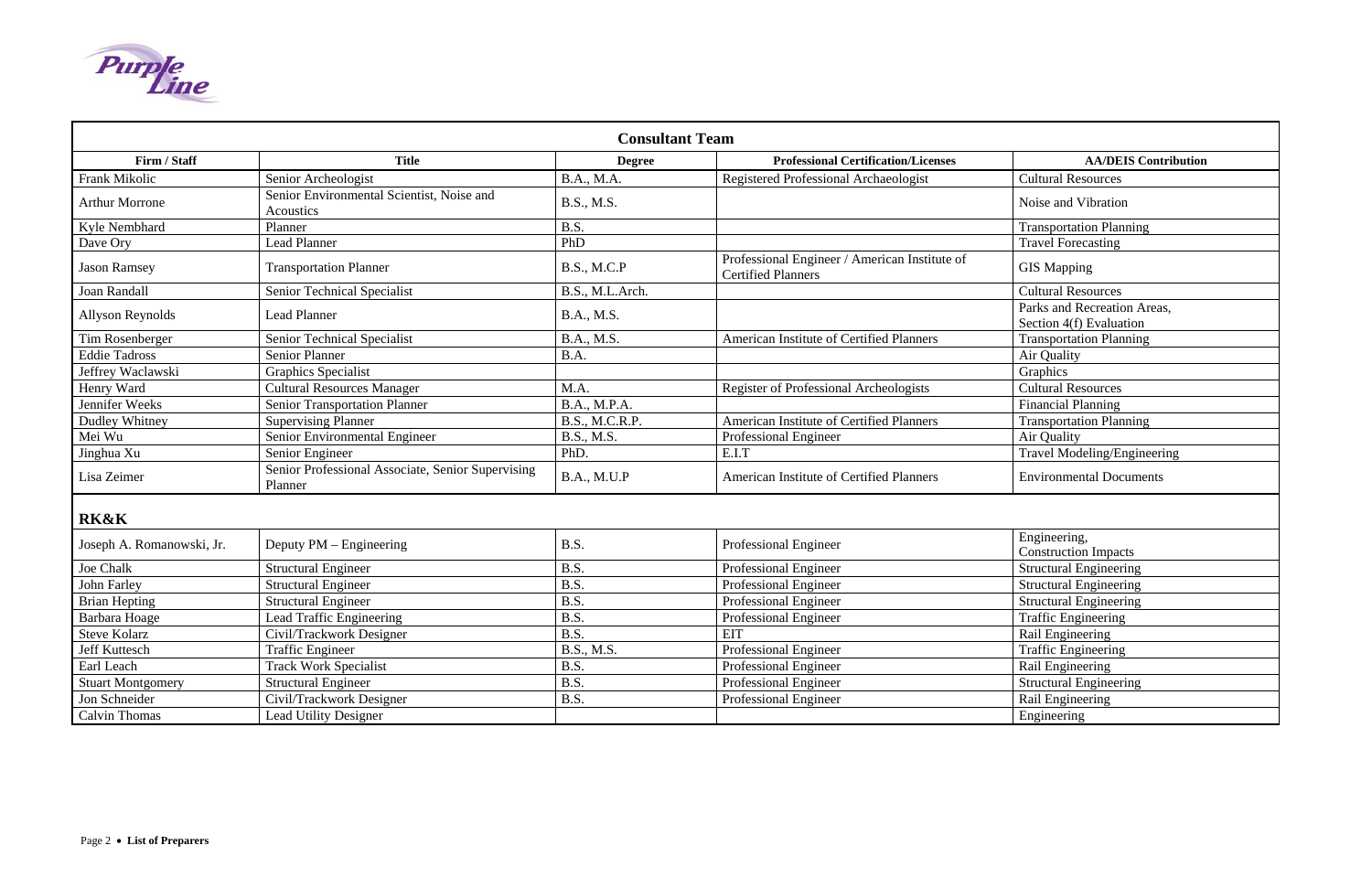| <b>Consultant Team</b>                 |                                       |                     |                                                 |                                        |
|----------------------------------------|---------------------------------------|---------------------|-------------------------------------------------|----------------------------------------|
| Firm / Staff                           | <b>Title</b>                          | <b>Degree</b>       | <b>Professional Certification/Licenses</b>      | <b>AA/DEIS Contribution</b>            |
| <b>STV</b>                             |                                       |                     |                                                 |                                        |
| Joel Oppenheimer                       | Senior Planner                        | <b>B.S., M.E.A.</b> | Professional Engineer                           | Planning/Engineering                   |
| Jonathan Boyer                         | <b>Operations Planner</b>             | <b>B.A., M.B.A.</b> |                                                 | Planning/Operations                    |
| Sarah Butler                           | <b>Senior Planner</b>                 | B.A., M.U.P.        | <b>American Institute of Certified Planners</b> | Environment                            |
| <b>Catherine Corley</b>                | Planner                               | M.A., M.U.P.        |                                                 | Environment                            |
| <b>Charles Driban</b>                  | <b>Traffic Engineer</b>               | B.S.                | <b>EIT</b>                                      | Engineering                            |
| James S. Fritz                         | <b>Senior Planner</b>                 | B.A., M.A., M.G.A.  |                                                 | Planning/Operations                    |
| Molly MacQueen                         | <b>Environmental Planning Manager</b> | B.A., M.C.P.        |                                                 | <b>Indirect and Cumulative Effects</b> |
| John Manzoni                           | Planner/GIS Analyst                   | B.A.                |                                                 | Planning/Environment                   |
| Mara Marino                            | Planner                               | <b>B.A., M.C.P.</b> |                                                 | Environment                            |
| Josh Moreinis                          | <b>Senior Planner</b>                 | B.A., M.U.P.        | American Institute of Certified Planners, PP    | <b>Indirect and Cumulative Effects</b> |
| <b>Mike Rectanus</b>                   | <b>Highway Engineer</b>               | B.S.                | Professional Engineer                           | Engineering                            |
| Iroda Rubinova                         | <b>GIS</b>                            | B.A., M.S., PhD     |                                                 | Environment                            |
| <b>Steven Sharp</b>                    | <b>Traffic Engineer</b>               | B.S.                | <b>EIT</b>                                      | Engineering                            |
| <b>Matthew Storck</b>                  | Senior Traffic Engineer               | B.S., M.S.          | Professional Engineer                           | Engineering                            |
| Douglas Swann                          | <b>Environmental Scientist</b>        | B.S.                |                                                 | Environment                            |
| <b>Raymond Tomczak</b>                 | Planner                               | B.A., M.U.P.        | American Institute of Certified Planners        | Environment                            |
| Kenon Tutein                           | <b>Environmental Scientist</b>        | B.S.                |                                                 | Environment                            |
| Eric Williams                          | <b>GIS Analyst</b>                    |                     |                                                 | <b>GIS</b>                             |
| Deb Wittle                             | Senior Associate                      | B.S.                | <b>Registered Landscape Architect</b>           | Planning                               |
| <b>Jacobs</b>                          |                                       |                     |                                                 |                                        |
| Harriet Levine, P.E.                   | Director of Planning                  | B.S.                | <b>Professional Engineer</b>                    | Public Involvement / Planning          |
| Jamie Joo, P.E.                        | <b>Track Engineer</b>                 | B.S.                | Professional Engineer                           | Engineering – Alignments               |
| Thang Nguyen                           | Civil Engineer                        | B.S.                | <b>EIT</b>                                      | Engineering – Alignments               |
| Meghan Powell, P.E.                    | <b>Track Engineer</b>                 | B.S.                | Professional Engineer                           | Engineering – Alignments               |
| Alexander Rosenbaum, P.E.              | <b>Chief Structural Engineer</b>      | PhD                 | Professional Engineer                           | Engineering – Tunnels and Structures   |
| Deirdre Smith, P.E.                    | Project Manager                       | <b>B.S.</b>         | Professional Engineer                           | Engineering – Alternatives             |
| <b>Remline Corp.</b>                   |                                       |                     |                                                 |                                        |
| Lyn Gorman                             | <b>Asst. Project Manager</b>          | B.S.                |                                                 | Public Involvement                     |
| Linda Moreland                         | Vice President/Project Manager        | B.S.                |                                                 | Public Involvement                     |
| <b>Rosborough Communications, Inc.</b> |                                       |                     |                                                 |                                        |
| Kacie Levy                             | <b>Public Relations Coordinator</b>   | B.A.                |                                                 | Public Involvement                     |